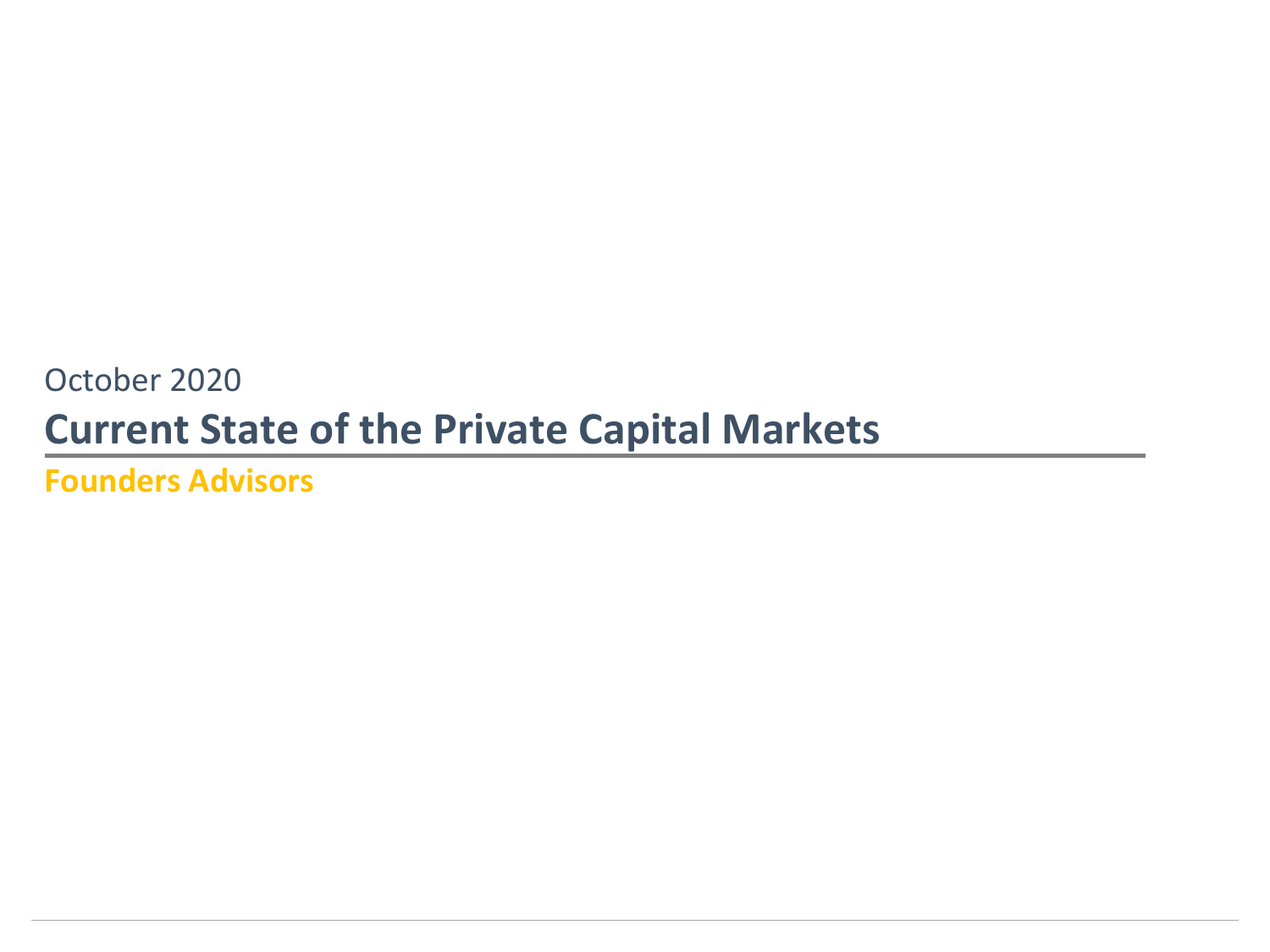

*The current environment creates a unique opportunity for Founders to assist clients in developing and executing on capital strategies*

- $\triangleright$  The government is supplying significant support for the economy as a stop gap measure
- $\triangleright$  Overall, capital markets liquidity remains strong but there will be a shift in the sources of capital for middle-market, private businesses
	- Lenders will continue to be selective in evaluating new deals
	- Leveraged BDCs that relied on banks for leverage and the public equity markets for core capital will begin to shrink their balance sheets

### **COVID-19 Driven Financial Disruption Late 2020 Impacts of Capital Dislocation**

- $\triangleright$  Government stimulus will begin to wane
- $\triangleright$  Third quarter financial performance will reflect the full impact of the shut down and many companies will be in violation of loan covenants
- ➢ Lenders and investors will have had time to assess the ongoing viability of portfolio companies
- $\triangleright$  We have been in a historic credit bubble over the last few years. Health, economic, and political uncertainty will result in companies deleveraging for the foreseeable future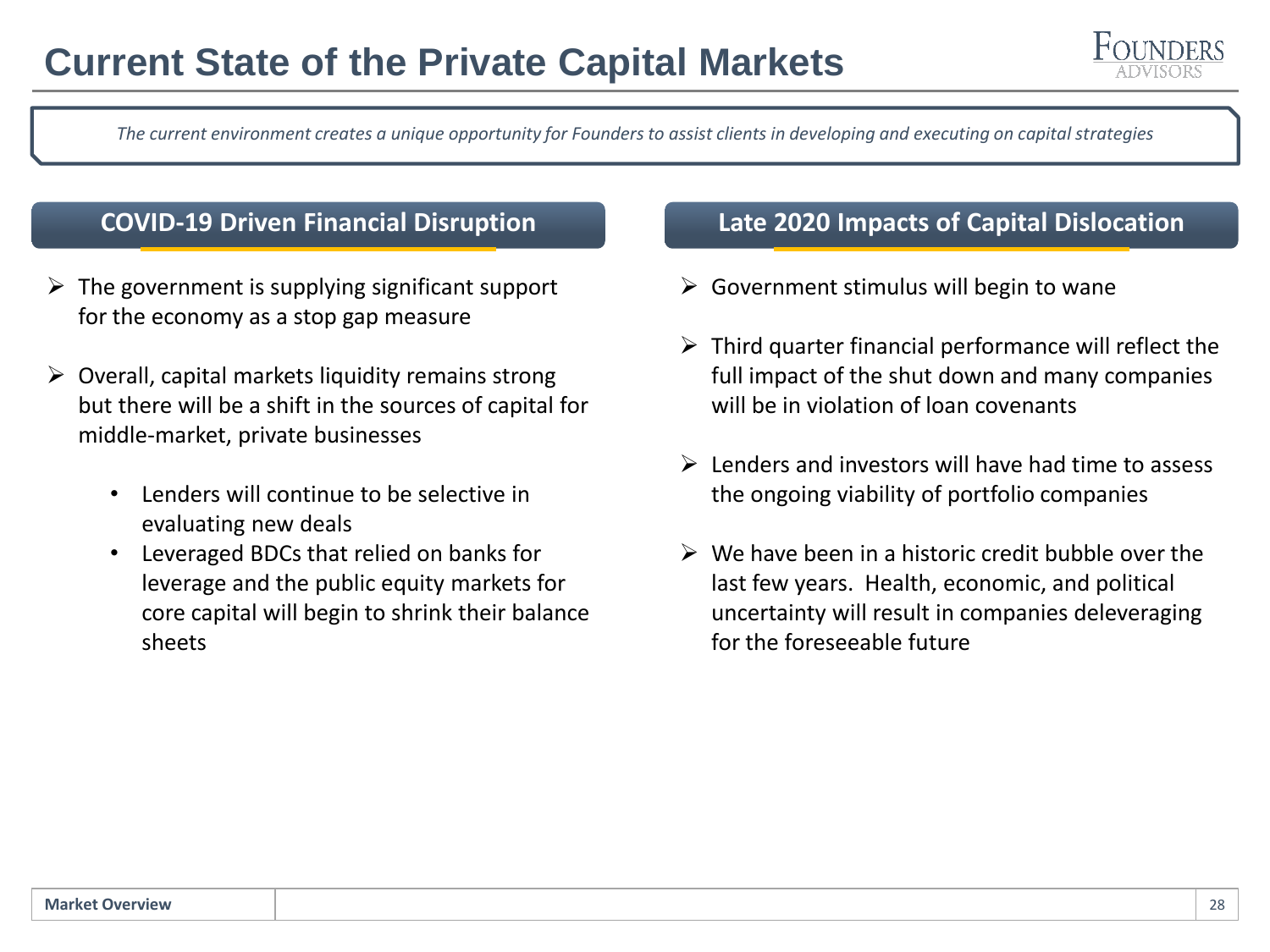

| <b>Banks</b>                    | $\triangleright$ So far solid support for customers<br>$\triangleright$ Well capitalized, unlike 2009<br>$\triangleright$ We expect credit tightening as COVID-19 impact continues and energy<br>credits stress portfolios<br>Third quarter covenant compliance will show the extent of credit distress<br>➤                                                                      |
|---------------------------------|-----------------------------------------------------------------------------------------------------------------------------------------------------------------------------------------------------------------------------------------------------------------------------------------------------------------------------------------------------------------------------------|
| <b>Debt Funds</b>               | $\triangleright$ A major source for M&A financing since 2019 with approximately \$812<br>billion of assets under management<br>$\triangleright$ Lender behavior in their first downturn<br>$\triangleright$ Lack of access to additional capital and stressed portfolios<br>Public BDCs trading below book value<br>$\bullet$<br>Leveraged BDCs exposed to bank loan availability |
| <b>Government Loan Programs</b> | $\triangleright$ Unprecedented action by the Fed<br>Lender of last resort becomes lender of first resort<br>$\triangleright$ Main Street Loan Program<br>Program has had slow adoption<br>Attractive cost of capital<br>Impact of restrictions on borrowers' willingness to access the program                                                                                    |
| <b>Credit Parameters</b>        | $\triangleright$ Measuring comparable financial performance<br>$\triangleright$ Leverage is tightening<br>$\triangleright$ Enterprise valuations have remained somewhat steady<br>$\triangleright$ Sector specific dynamics- companies with head winds v. tailwinds                                                                                                               |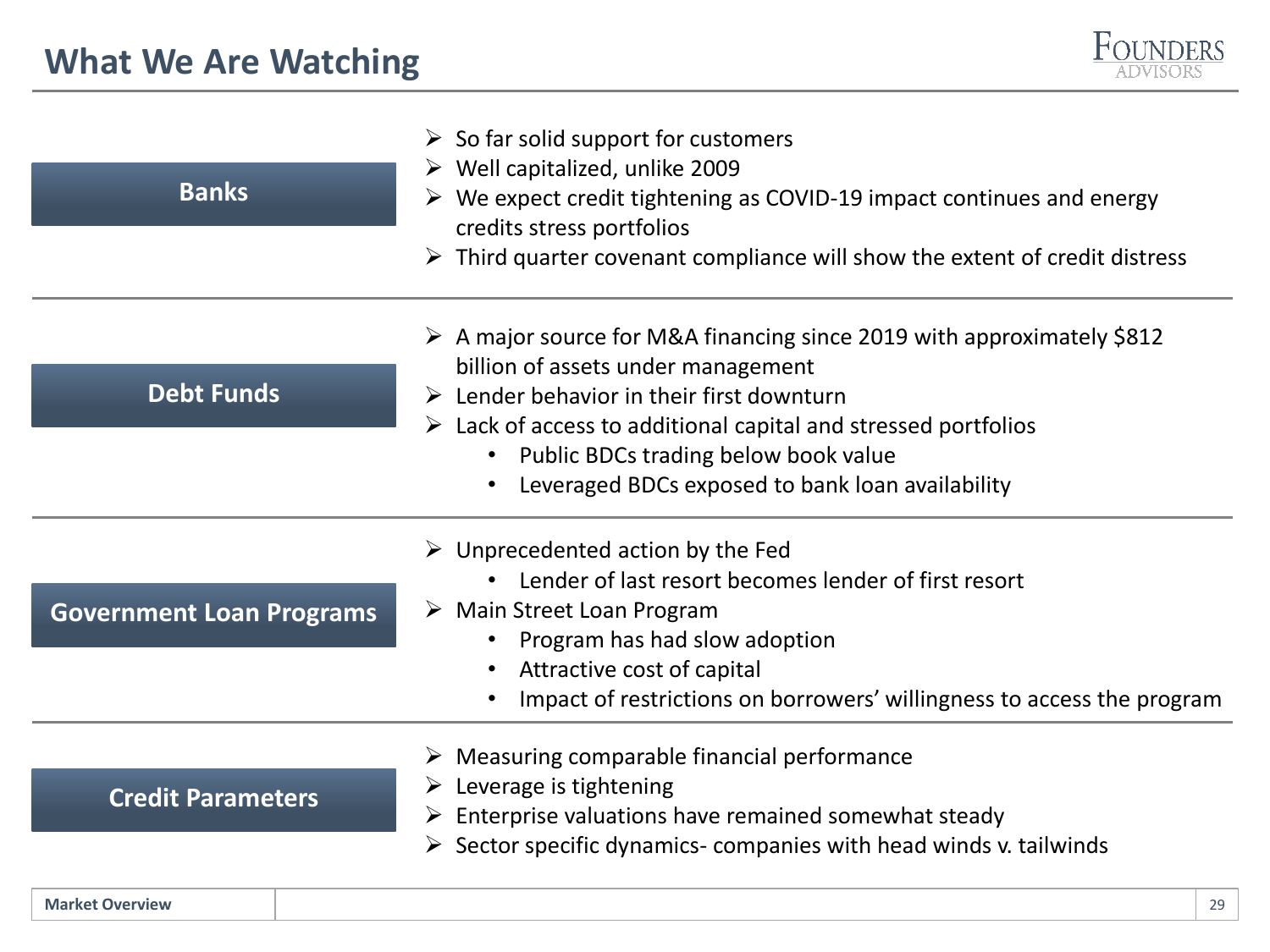

*The capital markets will remain in a high state of flux for the foreseeable future. There is plenty of capital in the market, though it may not be where it has been (e.g. BDCs and credit funds) or in the form it has been in (cheap and easy)*

- ➢ New participants, such as private equity firms and family offices, have repositioned themselves to provide flexible debt and preferred equity solutions
	- Founders is actively tracking these new sources of capital
- $\triangleright$  Founders is constantly monitoring capital markets conditions and players with investment appetites
- $\triangleright$  In this environment, execution risk is high but can be mitigated
	- Pre-market transactions with experienced, senior investors
	- Identify likely lenders/investors and focus on those groups
	- Lenders/investors expect a structure of the transaction to be presented in the information materials. This requires a fair amount of upfront structuring and modeling
	- Include an "ask" in the process but be prepared to be flexible
	- Disciplined offering process, customized marketing materials



#### **Remaining Dry Powder by Fund Type (\$ in billions)**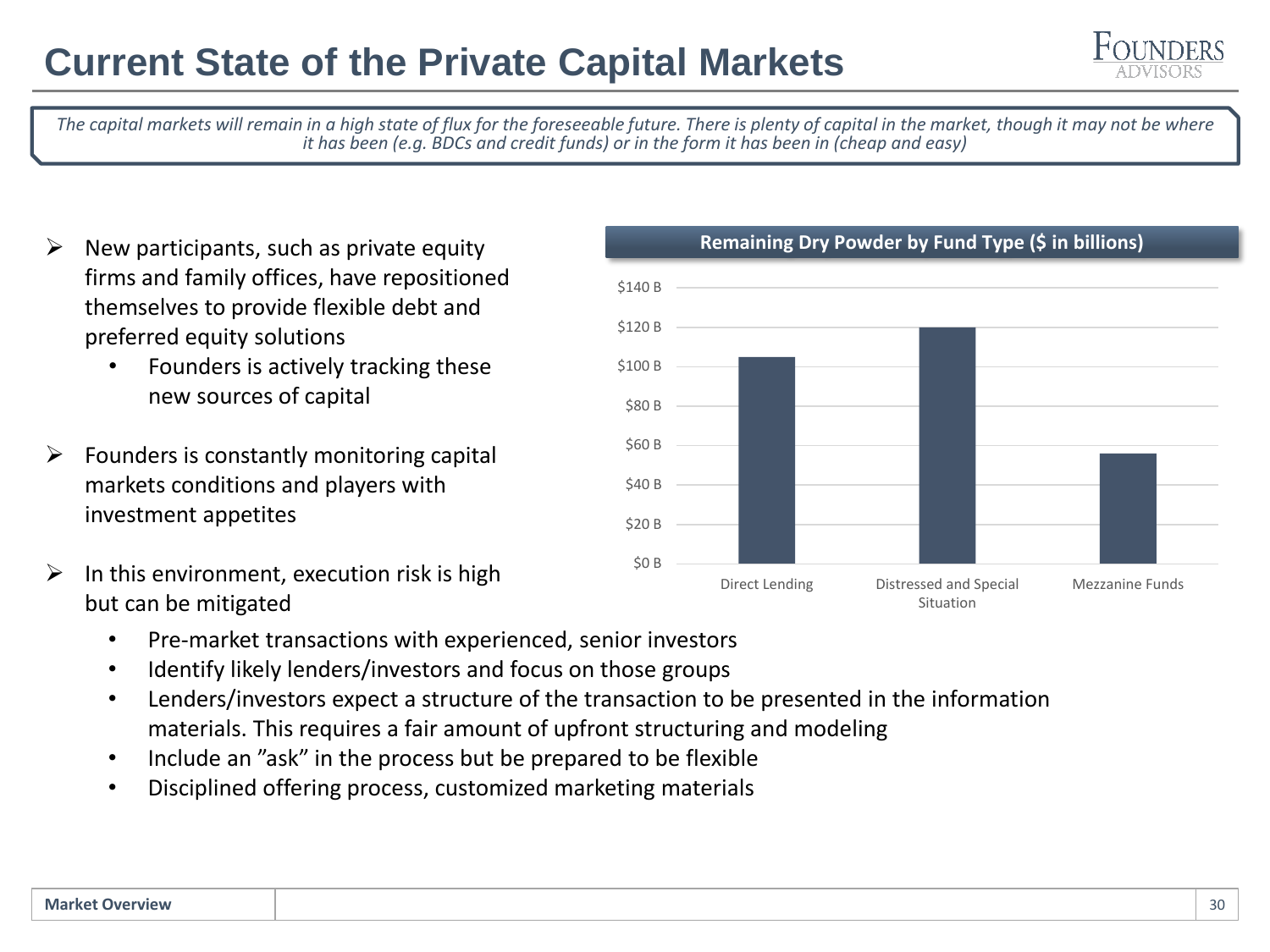## **Current State of the Private Capital Markets**



#### **High Yield Overview**

- $\triangleright$  The high yield market is a leading indicator of conditions in the private debt market
- $\triangleright$  Spreads have tightened with investors' optimism rising ( short u-shaped recovery) and new capital coming into the market
- $\triangleright$  The Fed has instituted back stop programs to ensure market liquidity and initiated bond purchasing programs
- ➢ Issuance has stabilized as borrowers looked to improve and position liquidity and capitalize on tightening of spreads



**High Yield – New Issuances (\$ in billions)**



Source: https://www.spglobal.com/marketintelligence/en/campaigns/high-yield-bond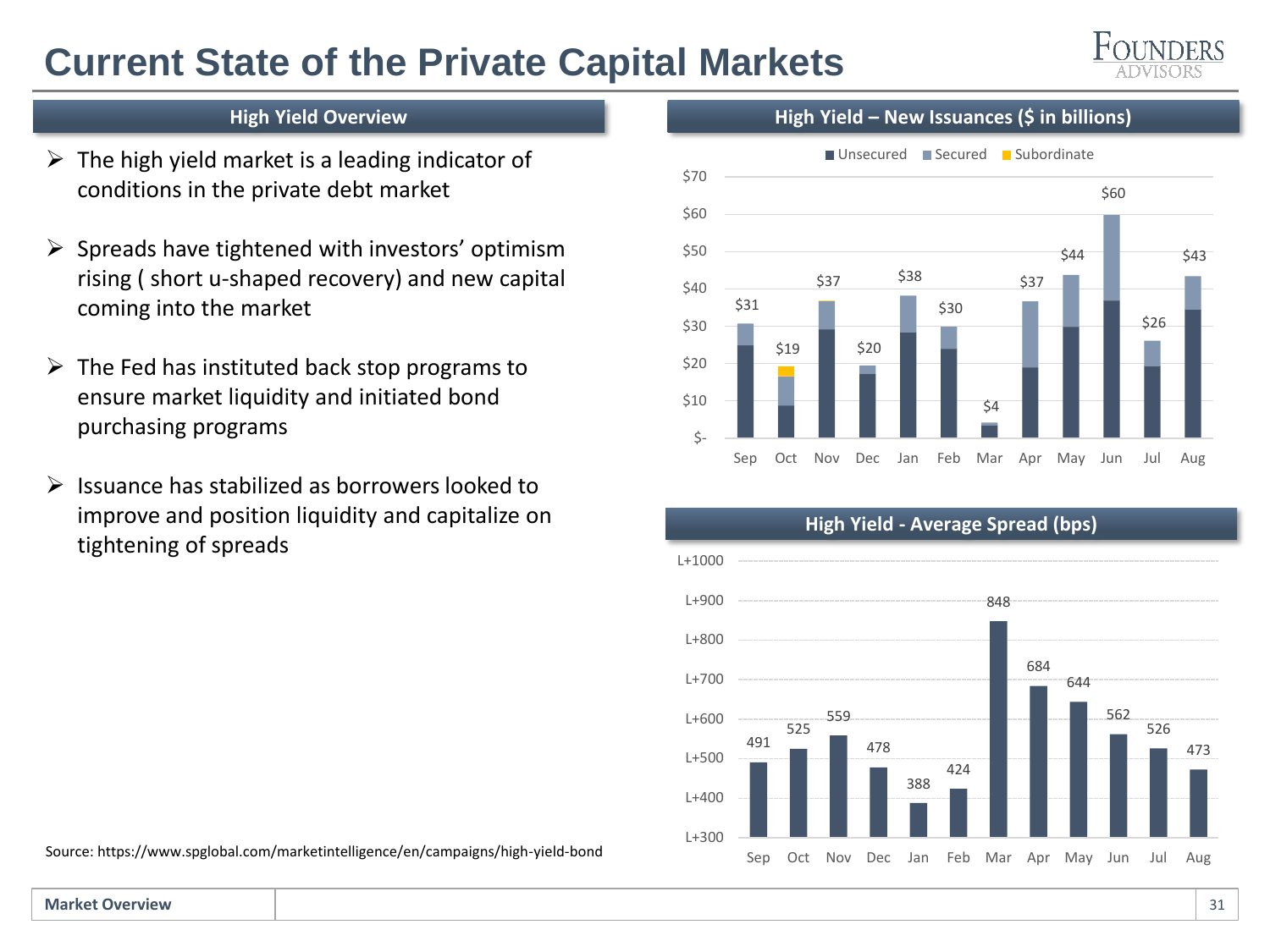## **Deals That Are Getting Done**



#### **Commentary**

- $\triangleright$  Most of the financing deals that have be executed in the crisis are related to M&A transactions and were generally committed prior to the crisis
- $\triangleright$  New credits are being extended to industries that have COVID-19 tailwinds or are at least insulated from the impact of COVID-19 shutdowns
- $\triangleright$  Low cashflow leverage or strong loan to asset values
- $\triangleright$  Deleveraging recapitalizations
- $\triangleright$  Leveraged loan issuances have been slower to recover than the high yield market, evidencing the more onerous requirements on issuers to complete a transaction

Source: https://www.spglobal.com/marketintelligence/en/campaigns/leveraged-loan

\$225B **\$200B** \$175B \$150B  $\blacksquare$  Pro rata \$125B nstitutional \$100B **\$75B** \$50B **\$25B** \$0<sub>B</sub>  $201$ 2015 2016 2017 2018 2019 2020

Source: LCD, an offering of S&P Global Market Intelligence



#### **Leveraged Loan Volume**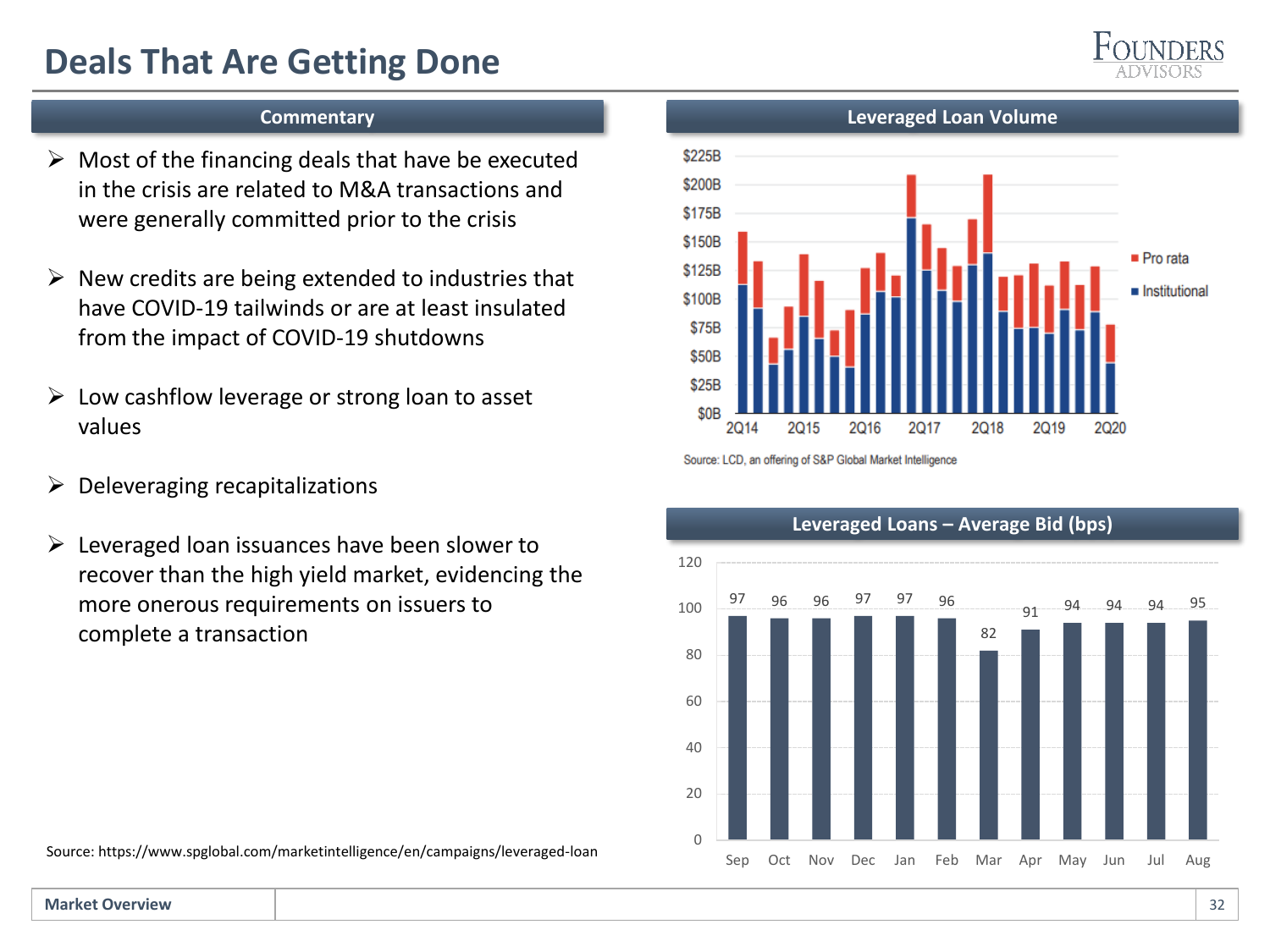## **Leverage Trends**



#### **Overview**

- ➢ Leverage multiples began to decline in late-2019 as lenders began to become more defensive over economic concerns heading into 2020.
- $\triangleright$  May year-to-date leverage multiples began to reflect the effect of the COVID-19 shut down and its economic impact.
- ➢ Overall, the trend of larger deals afforded more leverage continued through early 2020.
- $\triangleright$  Anecdotally, Founders believes that leverage multiples may decline by another half of a turn going into the fourth quarter.



**Historical Debt to EBITDA All Transactions**



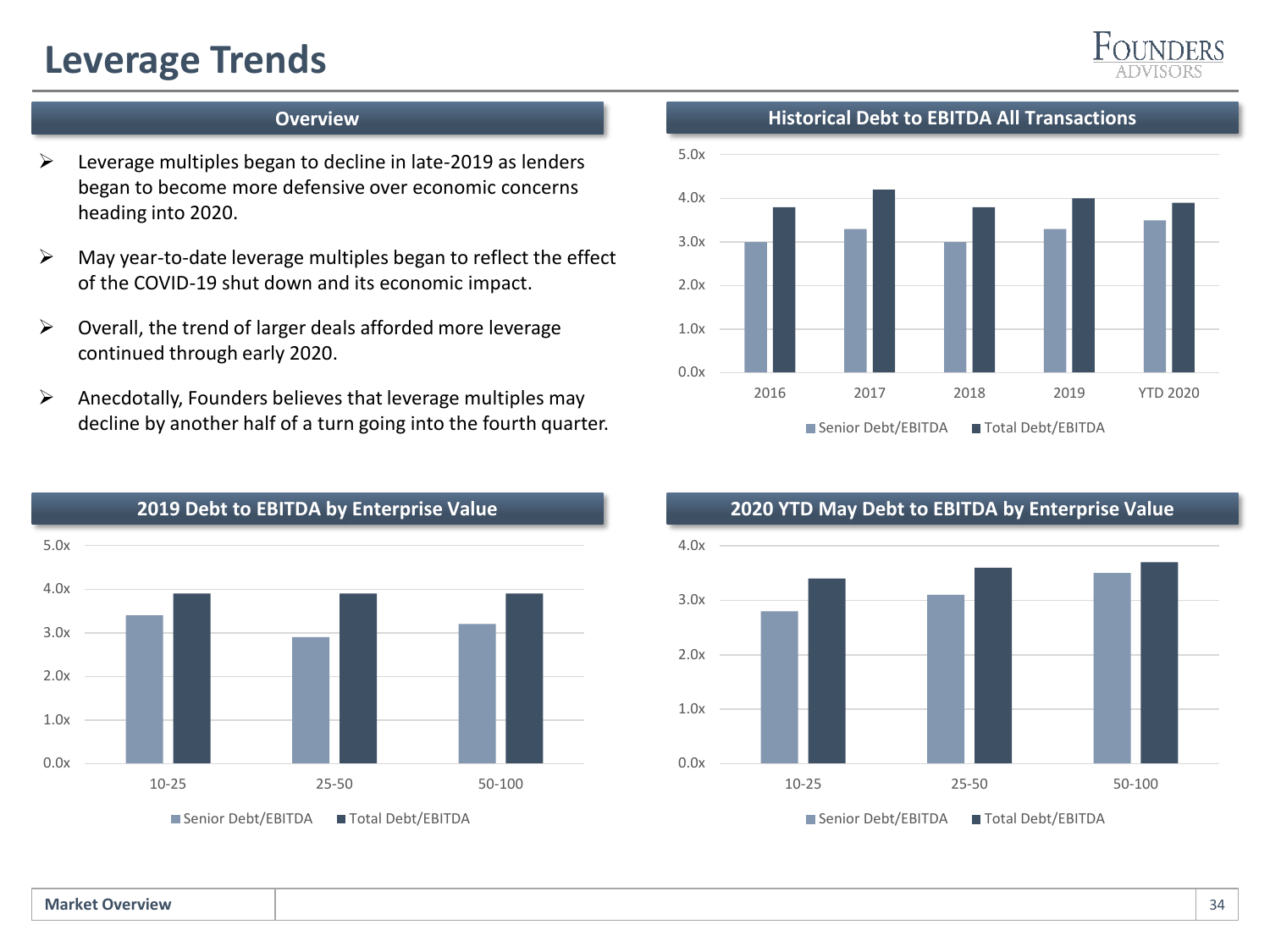## **Subordinated Debt Market Dynamics**



#### **Commentary**

- Yield driven investors have allocated a significant amount of capital to subordinated debt funds. Currently the funds have \$50 billion in dry powder.
- $\triangleright$  The large overhang of dry powder, fewer opportunities as senior lenders became more aggressive in taking risk and PE firms investing a greater portion of equity into acquisitions and a strong economic environment resulted in a tightening of returns for subordinated debt investors.
- $\triangleright$  Founders expects that the cost of subordinated debt will remain steady as the supply of capital in the market is offset by demand as senior lenders pull back on leverage.

#### **Subordinated Debt Pricing by Year**